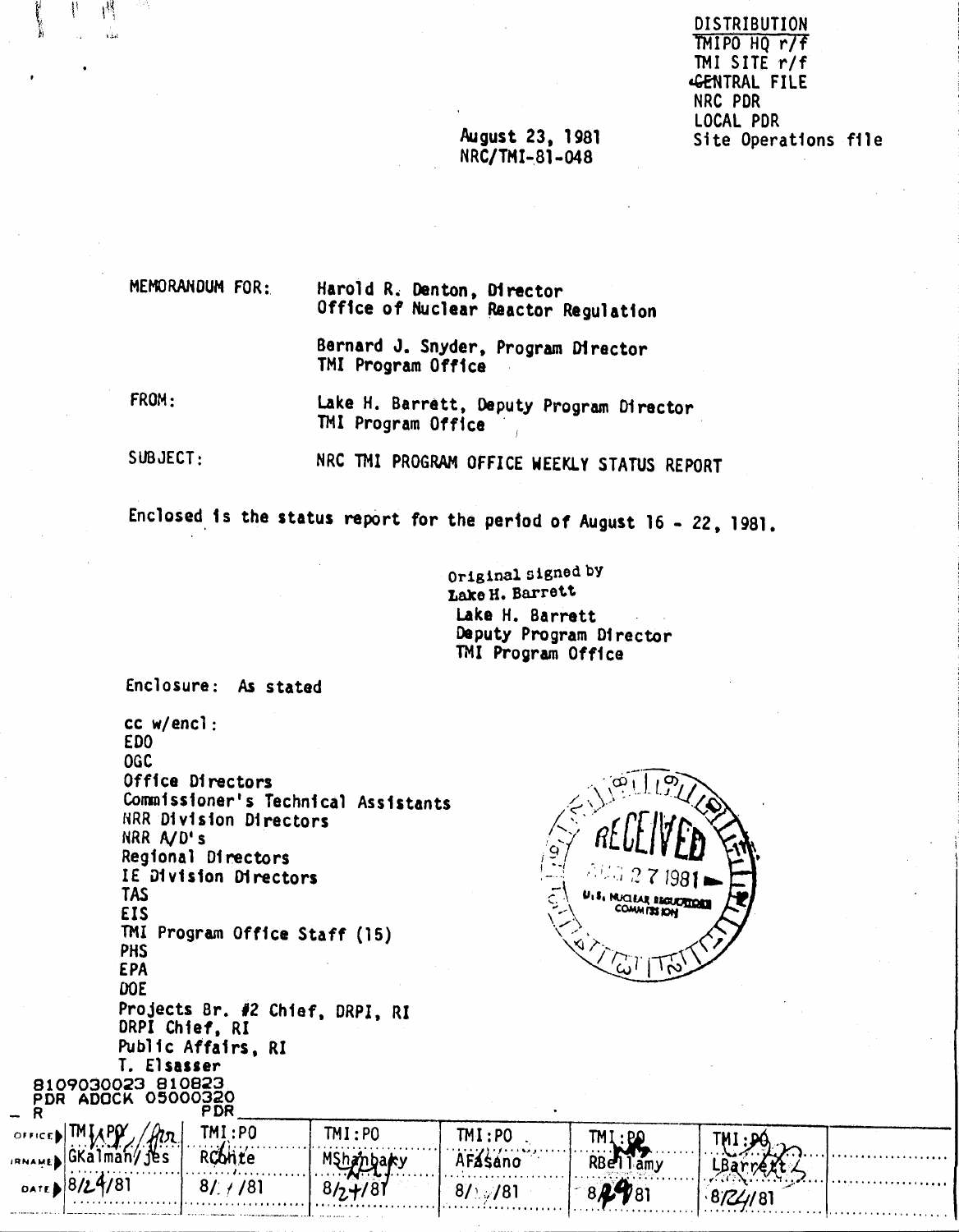## NRC TMI PROGRAM OFFICE MEEKLY STATUS REPORT

Week of August 16 - 22, 1981 :

Plant Status

Core Cooling Mode: Heat transfer from the reactor coolant system (RCS) loops to reactor building ambient.

Available Core Cooling Modes: Decay heat removal systems. Long term cooling "B" (once through steam generator-B).

RCS Pressure Control Mode: Standby pressure control (SPC) system.

Backup Pressure Control Modes: Mini decay heat removal (MDHR) system. Decay heat removal (DHR) system.

Major Parameters (as of 0500, August 21, 1981) (approximate values) Average Incore Thermocouples: 118°F<br>Maximum Incore Thermocouple: 140°F Maximum Incore Thermocouple:

RCS Loop Temperatures:

| Hot Leg      | 117°F          | 120°F   |
|--------------|----------------|---------|
| Cold Leg (1) | $73^{\circ}$ F | $75°$ F |
| (2)          | 74°F           | 75°F    |

RCS Pressure: 94 psig

Reactor Building: Temperature: 73°F Elevation 290.95 ft. (8.45 ft. from floor) via penetration 401 manometer Pressure: -1.1 psig . Concentration: 4.9 x 10-5 uCi/m1 Kr-85 (Sample taken 8/12/81)

.-

# Effluent and Environmental (Radiological) Information

1. Liquid effluents from the TMI site released to the Susquehanna River after processing, were made within the regulatory limits and in accordance with NRC requirements and City of Lancaster Agreement dated February 27, 1980.

During the period August 14, 1981 through August 20. 1981, the effluents contained no detectable radioactivity at the discharge point although individual effiuent sources which originated within Unit 2 contained minute amounts of radioactivity. Calculations indicate that less than 25 millionths (0.000025) of a curie of tritium was discharged.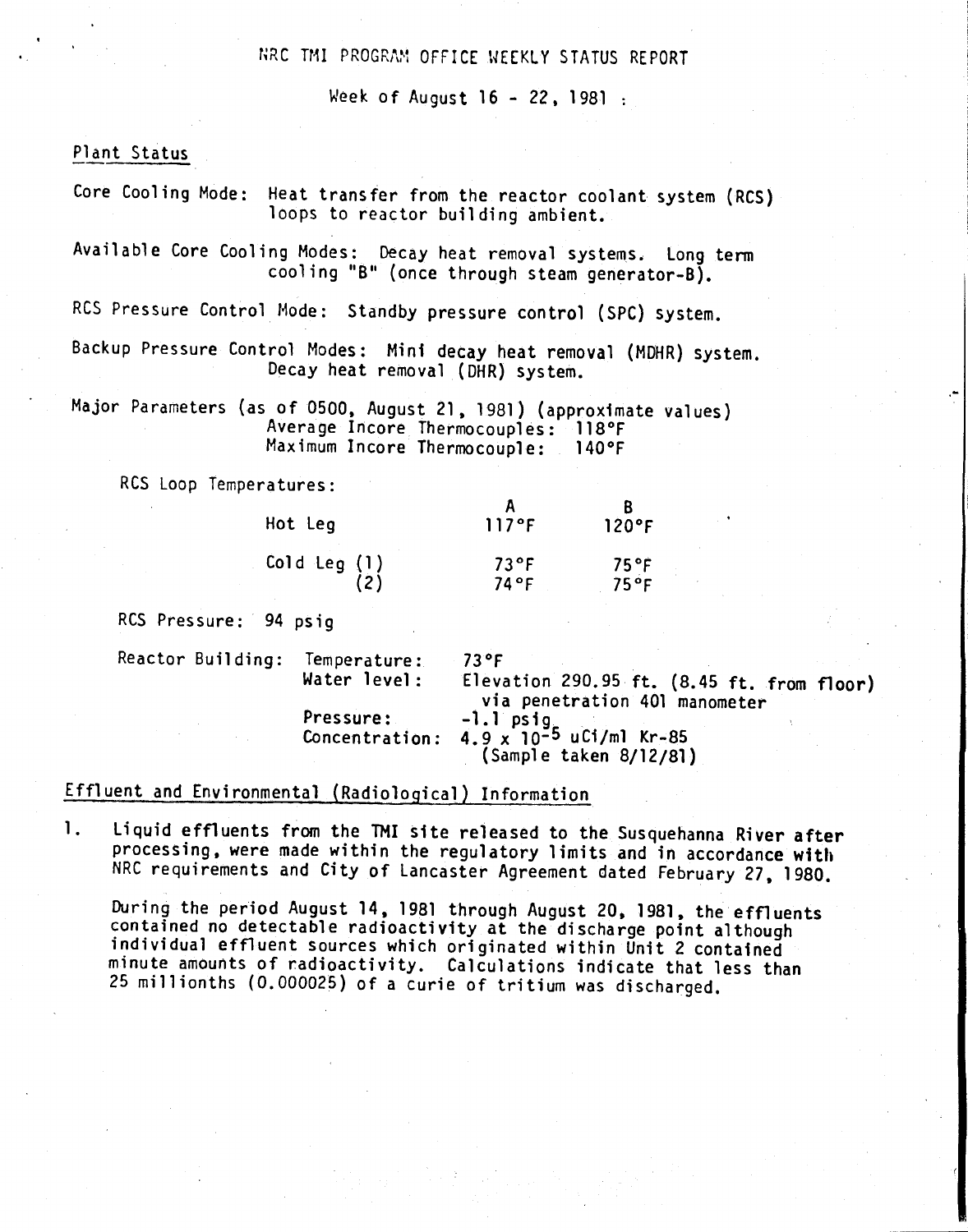- 2. Environmental Protection Agency (EPA) Environmental Data. Results from EPA monitoring of the environment around the TMl site were as follows:
	- $\overline{a}$ The EPA measured Kr-85 concentrations (pCi/m3) at several environmental monitoring stations and reported the following results:

| Location           | July $17 -$ July 31,<br>1981 |
|--------------------|------------------------------|
|                    | (DCI/mJ)                     |
| Goldsboro          | 22                           |
| Observation Center | 26                           |
| Middletown         | 26                           |
| Yorkhaven          | 1 Q                          |

All of the above levels of Kr-85 are considered to be background levels.

- No radiation above normally occurring background levels was detected in any of the samples collected from the EPA's air and gamma rate networks during the period from August 12; 1981, through August 20, 1981.
- 3. NRC Environmental Data. Results from NRC monitoring of the environment around the TM! site were as follows:
	- The following are the NRC air sample analytical results for the onsite continuous air sampler:

| <u>Sample</u> | Period                            | $I-131$ $Cs-137$<br>$(uC1/cc)$ $(uC1/cc)$                                                                                                                                                                                                                                                                                                             |  |
|---------------|-----------------------------------|-------------------------------------------------------------------------------------------------------------------------------------------------------------------------------------------------------------------------------------------------------------------------------------------------------------------------------------------------------|--|
| HP-281        | August 12, 1981 - August 19, 1981 | $\langle 8.7 \t{E} - 14 \t{S} \cdot 7 \t{E} - 14 \t{S} \cdot 7 \t{S} \cdot 7 \t{S} \cdot 7 \t{S} \cdot 7 \t{S} \cdot 7 \t{S} \cdot 7 \t{S} \cdot 7 \t{S} \cdot 7 \t{S} \cdot 7 \t{S} \cdot 7 \t{S} \cdot 7 \t{S} \cdot 7 \t{S} \cdot 7 \t{S} \cdot 7 \t{S} \cdot 7 \t{S} \cdot 7 \t{S} \cdot 7 \t{S} \cdot 7 \t{S} \cdot 7 \t{S} \cdot 7 \t{S} \cdot$ |  |

4. Licensee Radioactive Material and Radwaste Shipments.

On Monday, August 17, 1981, a 40 ml Unit 2 reactor coolant sample was sent to Babcock and Wilcox (B&W). Lynchburg, Virginia.

- On Monday, August 17, 1981. one 6' x 6' EPICOR-I dewatered resin liner (liner P-8) from Unit 1 was shipped to Chem-Nuclear Systems Incorporated, Barnwell. South Carolina.
- On Wednesday,'August 19. 1981, one 6' x 6' EPICOR-I dewatered  $\rightarrow$   $\rightarrow$ resin liner (liner P-l) from Unit 1 was shipped to Chem-Nuclear Systems Incorporated. Barnwell, South Carolina.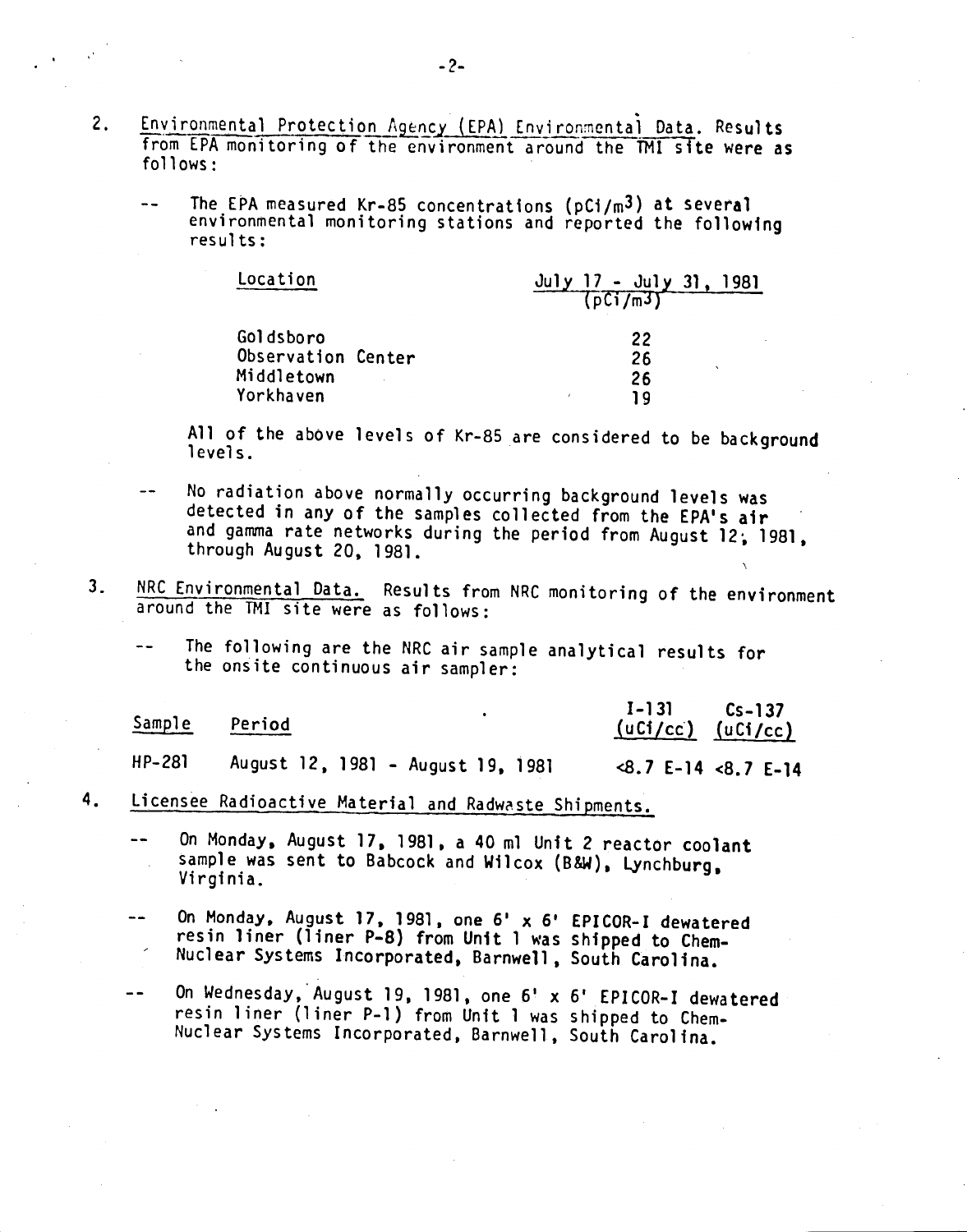- On Thursday, August 20, 1981, one 6' x 6' EPICOR-I dewatered resin liner (liner P-3) from Unit 1 was shipped to Chem-Nuclear Systems Incorporated, Barnwell, South Carolina.
- On Friday, August 21, 1981, two Hittman steel liners containing  $-1$ Unit 1 solidified evaporator bottoms were shipped to U.S. Ecology, Richland, Washington.
- On Friday, August 21, 1981, one drum containing samples taken during recent Unit 2 reactor building entries was shipped to EG&G-INEL, Scoville, Idaho.

#### Major Activities

- 1. Submerged Demineralizer System. The outage to incorporate minor system modifications is continuing. Staging and processing of reactor building sump water is expected to start during the first half of September 1981 after a trial period of processing intermediate water to verify that the System is functional.
- 2. Reactor Building Entry and Purge. The fifteenth entry into the Unit 2 reactor building (RB) is scheduled for Thursday, August 27,1981. A total of fifteen men will enter the building in staggered intervals commencing at approximately 9:00 a.m. It is expected that all assigned tasks will be completed by 2:00 p.m. on the same day. The tasks assigned for the fifteenth entry are listed below:
	- Portable gamma spectrometer measurement of floor deposition on  $$ the 305 feet elevation floor
	- Closed circuit television maintenance
	- Instrument removal for accident related data aquisition
	- RB tool removal and clean-up  $-$
	- RB surveys and photographs  $- -$
	- Air cooler survey and inspection  $- -$
	- Survey and photograph a penetration and proposed route for a  $\sim$ hose which may be used to refill the RB sump after SOS processing commences. (This step may be required to reduce airborne/area radiation levels in the RB.)

The pre-entry RB purge sequence has been changed to reduce the ambient temperature inside the RB by purging at night to take advantage of the cooler night air. For the entry on August 27th, the purge is scheduled to commence during the evening of the previous day. Krypton 85 is the only major radioisotope released to the environment from the RB during a purge. Typically, the Krypton 85 release has been less than three curies prior to each entry.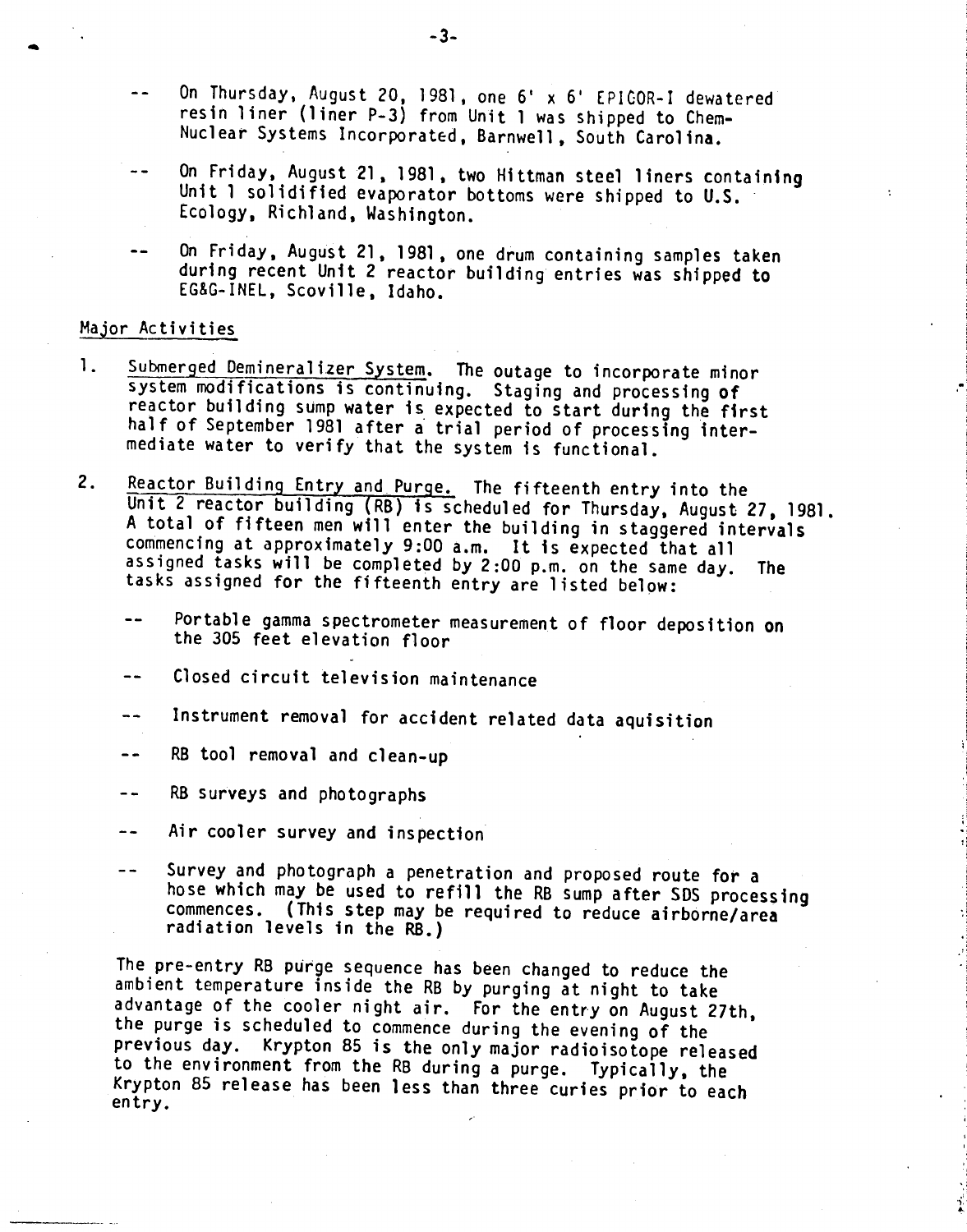3. Conservatively Reported Krypton 85 Releases. Over the past three months the licensee has reported small quantities ( $\sim$  1 curie/day) of Krypton 85 being released to the environment via the plant stack and the chemical cleaning (EPICOR-II) building exhaust as indicated on the effluent radiation monitors. These apparent releases were well within the regulatory limits and were reported as real because there was no explanation as to why the monitors indicated detectable readings. Prel iminary analysis indicated a possible association with a temperature elution mechanism of Krypton 85 during hot ambient temperature days. However. a highly sophisticated grab sampling system. provided by the Environmental Protection Agency. which provides greater sensitivity, indicated that the actual krypton release was approximately one hundredth of the amount indicated on the plant effluent monitors. The licensee is currently evaluating the gaseous monitors to determine their sensitivity and response to temperature changes.

•